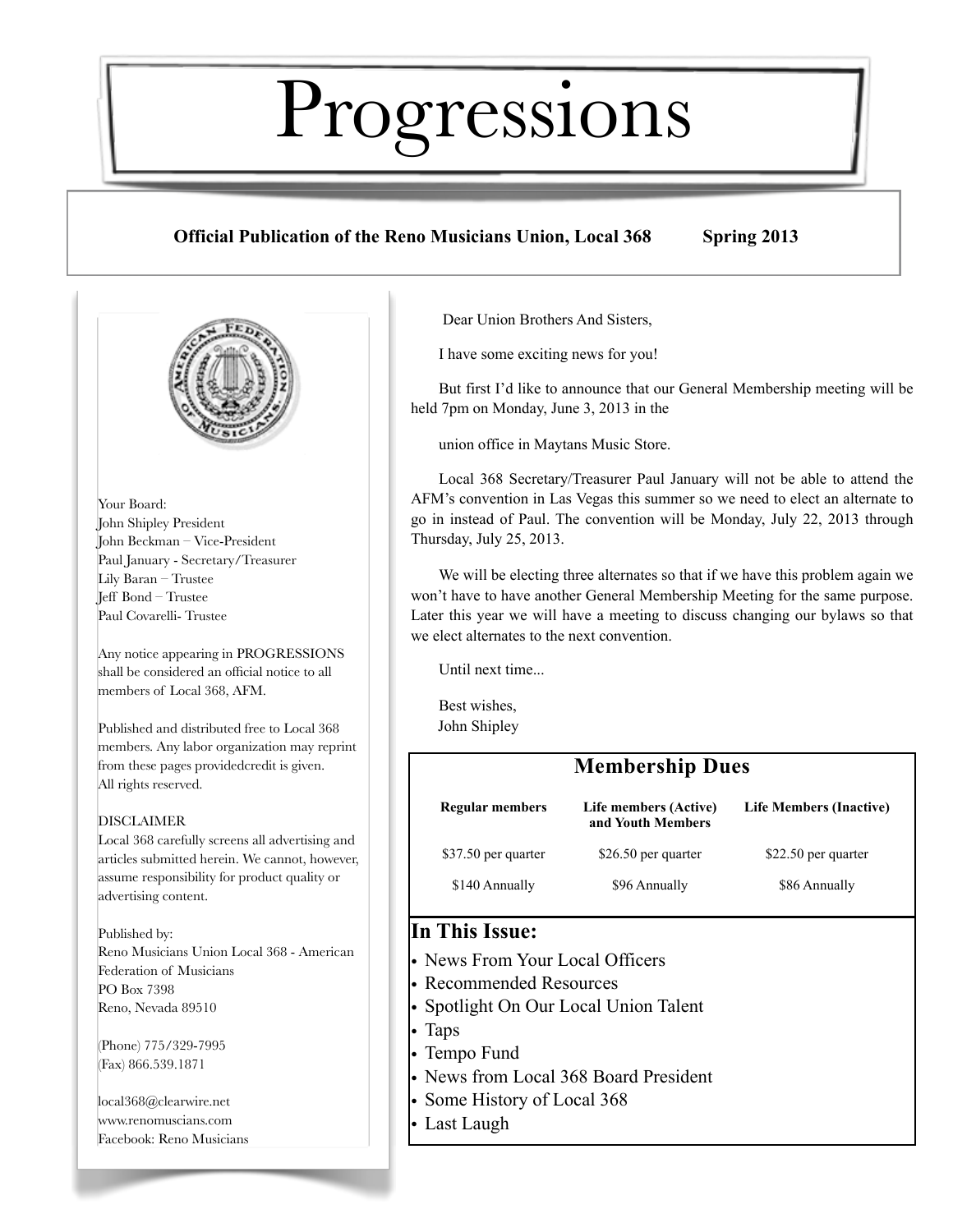# **News From Your Local:**

As many of you know Maytans opened for business on Center Street in Reno in 1959. But after 54 years in that location the family has decided to downsize and move to a smaller location. Nothing has been decided yet so please continue to patronize and support them while they make this transition to their future location. The Maytan family has graciously given Local 368 office space for more than 20 years. We can never thank them enough. Thanks Marianne. So the board has decided that when the time is right we will move the office into Paul January's home office and we will run the local from there. Same phone number and mailing address. Paul will be holding his annual "Clean The Windows At Maytans" party, look for an announcement soon.

- H.

# **Your Contact Information**

Please update your current contact information with our office. If you have changed your email address or your home address, please let our office know. I can't get you news and information without knowing where you live. We will be sending out notices via our new Facebook account on new services or opportunities in our area. Also, with this newsletter is a death benefit beneficiary form. Please get these back to me ASAP. Many of our members have outdated beneficiary forms. Should the worst happen, your loved ones will be very happy you kept your information current with our office. Please take the time, an envelope, and one lousy little stamp and get this back to me. Thanks everyone.

- HL

# **New FAA Rules. Yeah!**

Gone are the days of pasting your instrument case with tons of stickers pleading TSA to "handle with care." Finally because of lobbying by your union and others there is a uniform national policy allowing musical instruments on airlines. This has been

established in the Federal Aviation Administration bill reauthorized by Congress last year.

Under the new provision, any instrument that can be safely stored in the overhead compartment or underneath the seat may be brought on board as a carryon with no extra fee. The bill also sets standard weight and size requirements for checked instruments and permits musicians to purchase a seat for oversized instruments, such as a cello or upright bass too delicate to be checked as baggage.

While some airlines, notably United and recently Delta, already follow baggage policies favorable to musicians, others are notorious for imposing stringent restrictions on instruments and for changing policies at will. Existing law had allowed each airline to set its own policy on allowances for musical instruments, and size requirements varied widely for both carry-on and checked baggage, often within the same airline. With a uniform policy in place, musicians traveling in the USA can rest easy that the same rules apply to any flight on any airline.

# **Local 368 Membership dues**

 $\begin{array}{c|c|c|c|c} \hline \quad \quad & \quad & \quad & \quad & \quad \\ \hline \end{array}$ 

If your dues notice has slipped off the edge of your desk and into the trash can, We are reminding you to please pay your dues on time.

Regular Annual membership are \$140.00. Annual Life Time active dues are \$96.00 and Life Inactive dues \$86.00. Online membership dues payments are another option for you. Go to [www.afm.org](http://www.afm.org) to pay your dues with your credit card. Please keep your membership in good standing. It really helps when you pay your dues on time.

Life membership status is available to members who are 65 years or older and have continuous AFM membership for 35 years. Call the office at (775) 329-7995 or email us at [local368@clearwire.net.](mailto:local368@clearwire.net)

## **Recommended Resources**

#### **Why You Need Instrument Insurance:**

If you're a professional musician, an instrument is not merely your livelihood: it's an extension of yourself. Instruments vary in cost, but many well-crafted instruments are worth thousands of dollars. For some people, instruments rank just below vehicles in terms of most valuable possessions. Affordable instruments can benefit from musical instrument insurance policies, though, especially if you rely on them for your career.

Marsh Affinity Group Services is the only insurance program for musicians that the AFM indorses. They offer several kinds of insurance geared towards musicians, such as: Catastrophe Major Medical Insurance, Group Term Life Insurance, Professional Liability Insurance; but their Equipment Insurance is what most musicians should look into.

Here are some features of Marsh Affinity Group Services Equipment Insurance:

- Claims based on actual replacement cost
- Coverage for theft
- Coverage for equipment when it's off premises or in transit
- Cost of this Plan is tax-deductible as a normal business expense

Although your homeowner 's insurance or renter's policy might cover musical instruments, the coverage may not be comprehensive enough for your needs. These policies are usually very affordable and well worth the cost in exchange for peace of mind. Just ask Local 368 member Joe McKenna how well they cover a loss. His vehicle, along with his acoustic bass and amps, was stolen from in front of his house and within days he was buying new gear. There are many other stories to tell but check them out yourself. There is a link to Marsh Affinity on the AFM.org website

*"Music Instrument Insurance Provides Protection and Peace of Mind"*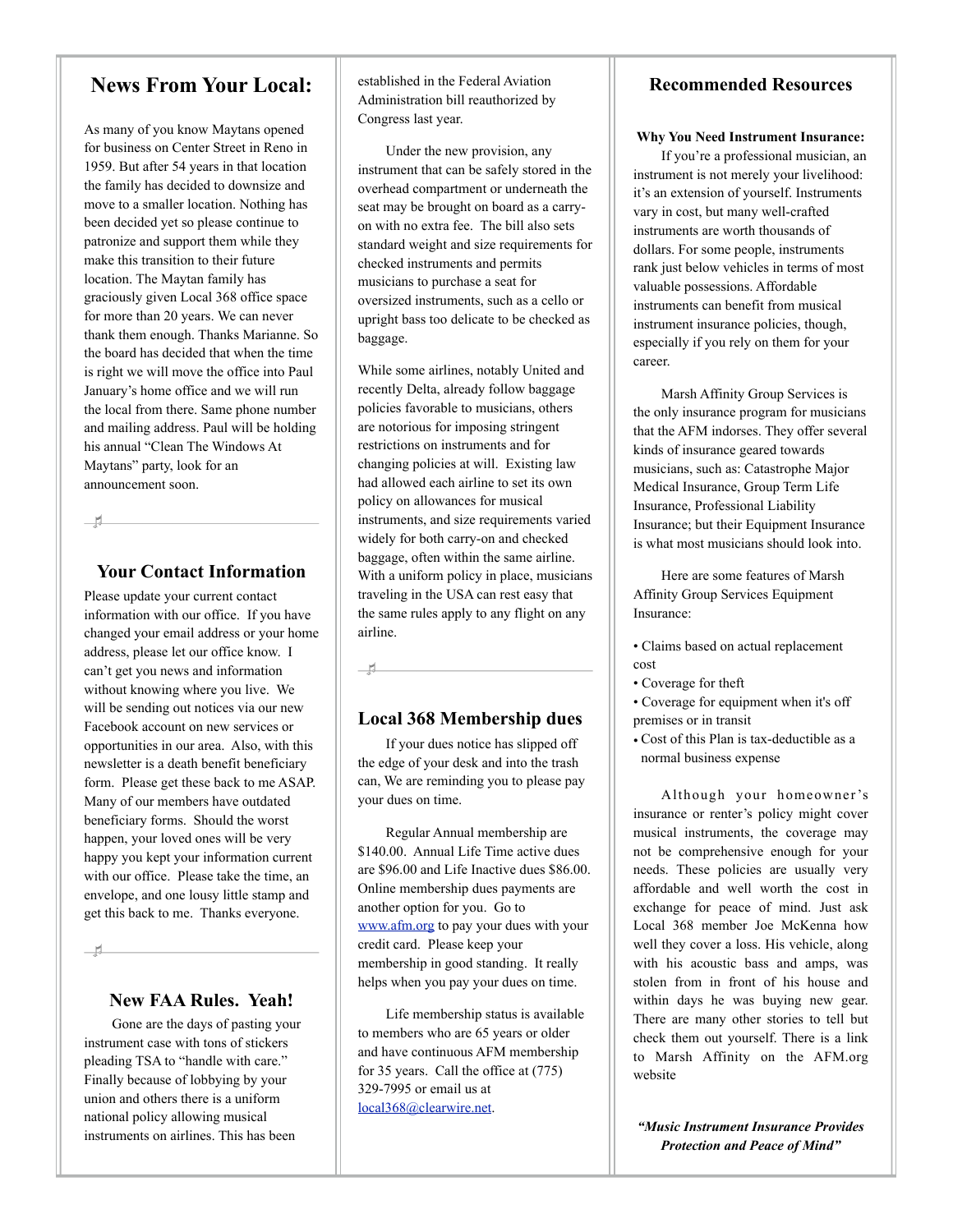# **Find us on facebook at Reno Musicians and "Like Us"**

 Local 368 now has a page on facebook, come join the Reno area musical community and your friends online.

- Place photos of you and your fellow members performing in this area and across the country.
- • Promote your accomplishments and upcoming events

# **Spotlight On Our Local Union Talent**

## **Reno Municipal Band**

 $H$ 

 Under the direction of their newest conductor, Mack McGrannahan III, the Reno Municipal performed many concerts for Reno's Art Town Celebration last year. They really put on a class show for our local folks and those visiting our area. The amphitheater at Wingfield Park is a very nice facility for concerts.

#### **History of the Reno Municipal Band**

Over the years, Reno has had so many musical aggregations that it is nearly impossible to compile a comprehensive chronology. Reno's first city band was comprised of musicians who moved up from Washoe City in June 1868 and led the community's Independence Day parade that year. Band members came and went over the next several decades, some leaving music entirely to pursue other careers and others joining new groups.

The first Municipal Band to be funded by the City of Reno was in 1927. A second city band in 1930 was reorganized into the present day Reno Municipal Band in 1935. William Hackett took over the band in 1941 and Rollo Johnson followed in 1943. Hackett returned in 1947, succeeded by N.A. "Tink" Tinkman in 1949 who directed the Reno Municipal Band for 30 years.

Glenn Little, solo trumpet player in the band since 1954, succeeded Tinkman upon retirement in 1978, and led the Reno Municipal Band for 32 years. Budget problems in 1983 forced the city to cut off funding, and Reno music lovers supported a program involving corporate sponsorship and foundations support. City funding resumed in 1989, and the Reno Redevelopment Agency took over administrative affairs in 1994. The private sponsorship program continues today.

A.G. "Mack" McGrannahan III, Director of Bands, University of Nevada Reno, was appointed by the Reno City Council in April 2010 to become the 8th Director of the Reno Municipal Band. This July, despite budget restrictions, the Reno Municipal Band will entertain locals and tourists in an open-air concert series at Wingfield Park in downtown Reno. Now in it's 129th year, the Reno Municipal Band is the 3rd oldest band organization in the western states.

If you can spare a few bucks, please support this Reno tradition so that it never goes away.

 $\begin{array}{c|c|c|c|c} \hline \textbf{H} & \textbf{H} & \textbf{H} & \textbf{H} & \textbf{H} \\ \hline \textbf{H} & \textbf{H} & \textbf{H} & \textbf{H} & \textbf{H} & \textbf{H} \\ \hline \end{array}$ 

# **Ron Rose**

Ron Rose began his musical career at age 14 playing organ at a local roller skating rink in his home tome of Warren, Ohio. By the time he was 19 he was playing in nightclubs through out northeastern Ohio. In 1955 he toured the east and gulf coasts returning to Ohio to be with his family. In 1954 he took a 6 month long gig at the Royal Nevada Hotel in Las Vegas, returning once more to Ohio. Nine months later, in the summer of 1958, he came to the North Shore Club at Crystal Bay, NV. At the end of that summer he was hired to play in the Sage Room at Harvey's Wagon Wheel Resort in South Lake Tahoe where he continued to play for the next 43 years. During this time he occasionally took jobs in Las Vegas at the Sahara, Aladdin, Fremont and Mint Hotels.

Ron's music covers a wide range of styles from Jazz to Blues to Standards to Semi-Classics. Most recently he spent 5 years playing at Antochi's Restaurant in the Genoa Lakes Country Club, playing favorites until they closed the restaurant. He was at age 83 at that time. In 2009

Ron Rose was nominated to the Musicians Hall of Fame. Ron and Dorothy, AKA "Toots", have been married for 63 years and have 3 children and numerous grand children. He has had fun and long career doing what he loves and maybe he should have a Guinness Book of World Records for his long stay at Harvey's.

# **Looking for gigs? Try AFMEntertainment.org**

 $\overline{1}$ 

 $\pm$ 

Let the AFM book your next job. AFM members should sign up today and start getting gigs from AFM Entertainment, the new booking and referral service of the AFM.

Register online at: <http://www.afmentertainment.org>

# **AFM Tempo Fund**

The AFM's Office of Government Relations in Washington DC, is the nervecenter of the union's grassroots and congressional outreach efforts and administers the Tempo Fund. This Office advocates for policies and legislation that will improve the lives of professional musicians.

If you have the resources, please donate to the AFM Tempo Fund. Your donation to Tempo helps to keep members of Congress and the House of Representative working for us. Also please remember that your work dues can be used as a business expense when preparing your taxes.

For more information, contact:

Alfonso Pollard - AFM Legislative-Political Director [apollard@afm.org](mailto:apollard@afm.org) (301) 350-1119 Sandra Grier - Office Manager- TEMPO Specialist [sgrier@afm.org](mailto:sgrier@afm.org) (301) 350-1119

 $\pm$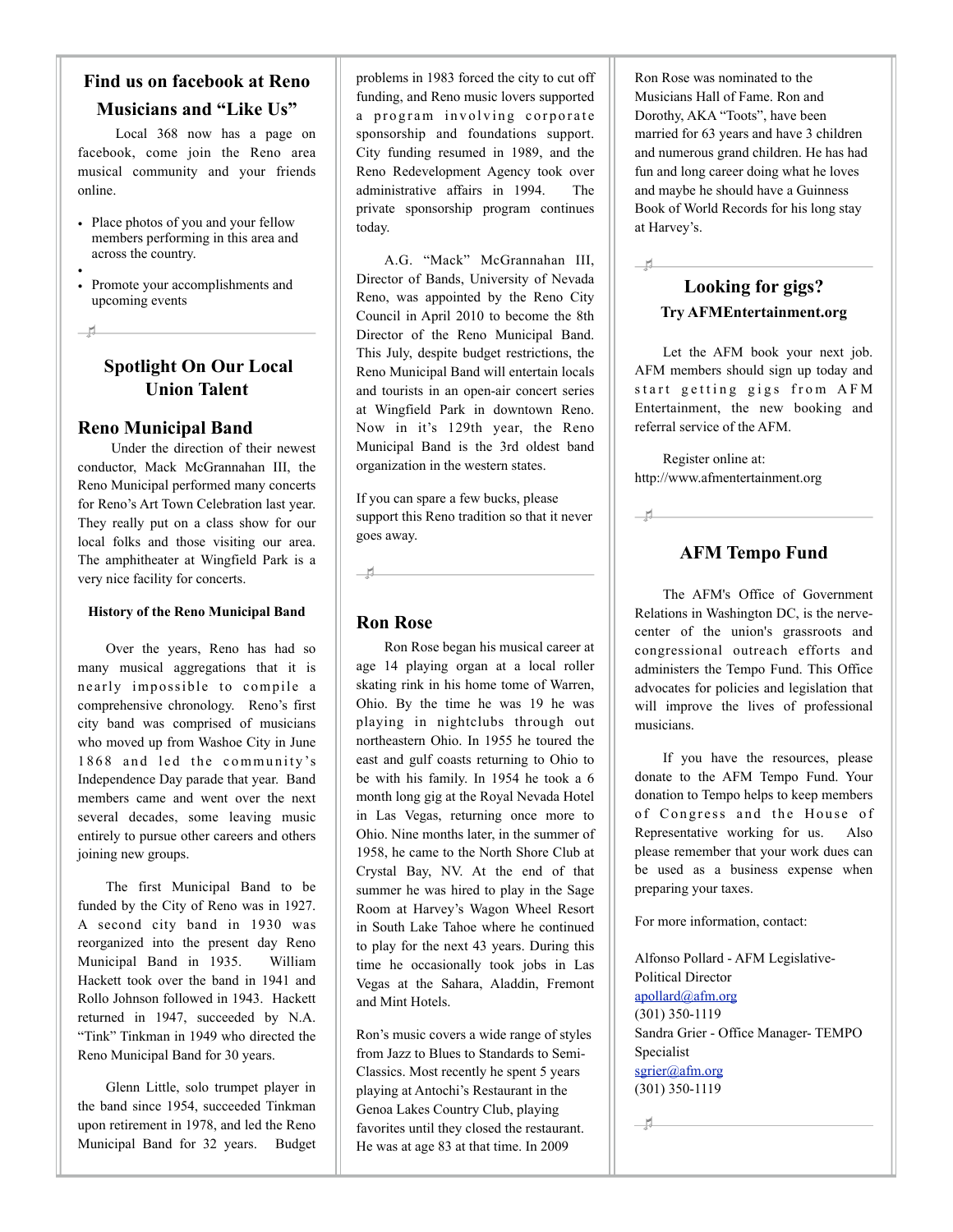# **Taps**

Sadly we have had many members make their transition to the next reality since our last newsletter. One of the tasks of your Secretary /Treasurer performs is to arrange for the death benefit to be given to the bereaved families. This can be a melancholy but necessary job. Paul often tells me of the wonderful talks he will have with these families as he performs this duty. Gone but not forgotten are these wonderful, fun and dynamic musicians that were or had been members of local 368.

#### **Ed Easton**

"Eddie" or "Big Ed" as many of us called him, was a gifted saxophonist playing professionally since the age of 15. At age 18, he played in Lionel Hampton's band. A Native Yorker he moved west to Reno in 1966 and soon after joined the Harry James Band, with whom he played until after Harry's death in 1983. He was known among his peers as "The Fastest Ever". He played for such stars as Liberace, Pat Boone, Frank Sinatra & Frank, Jr., Sammy Davis, Jr., The Four Lads, Elvis Presley, Tony Bennett, Captain & Tennille, Big Tiny Little, Lou Rawls and many more. Eddie's European agent, Hans Dolpher said, "We have lost a legend". His albums included "Premier Sax Man, Eddie Easton", "The Other Ed Easton", "To Barb" and "Grandchildren". Ed had comedic personality and would find humor in most any situation. Many of us had fun on gigs listening to his one-liner jokes.

## **Don Conn**

Don was a longtime Reno orchestra leader. He led bands in the 7th Floor Fun Room at Harold's Club as well as John Ascuaga's Nugget in Sparks.

#### **Bob Barnes**

Bob was from Ft. Worth, Texas and attended Texas Christian University (TCU) and the Chicago Conservatory of Music before hitting the road and traveling the United States with Tommy Dorsey, Buddy Morrow, and Gene Krupa. Bob's first paying job as a musician was at the age of 14.

Bob Barnes not only provided service to his community with his music, but as a member of "the greatest generation", he joined the Navy in 1945, honorably served his county during WWII and the real "cold war", Korea.

After the wars Bob taught music at San Diego State University and had a studio in Escondido while playing for the San Diego Chargers' End Zone Band.

In 1964, Bob and Vi moved to the Reno/Sparks area, and Bob worked at the New Golden Hotel, which became Harrah's and worked there in the house band for 28 years. During that time, Bob wrote and arranged music for Tony Bennett, Don Rickles, Suzzane Summers, Sammy Davis Jr., and Vicki Carr, to name a few.

#### **Al Shay**

All was born in Brooklyn and was a trumpet player, arranger and composer, and played with many of the well-known bands of the "Big Band Era". He also conducted and wrote arrangements for many of the acts in the Catskill resorts of New York. Al served in the Navy during World War II, as a musician. He came to Reno with the Vic Damone Orchestra; he liked the area and stayed.

Al was President of Local 368 for many years.

#### **Glenn Little**

From Boulder City, Nevada. Glenn attended the University of Nevada, Reno, majoring in music and art. At the age of 14, he joined the Reno Municipal Band, and remained with the band for the next 55 years. In 1978, Glenn became conductor replacing N. A. Tink Tinkham. During his long tenure as the band's leader, Glenn initiated the summer concert season in Idlewild Park, and the popular 4th of July performance at UNR, where, wearing patriotic red, white and blue attire, he would lead the children who marched in a lively line around the campus quad. Bill Thornton, a major supporter of the Reno Municipal Band, said in a Reno Gazette Journal article: "He sings, whistles, plays the banjo and trumpet, and he also conducts the band. He's Reno's music

## **Kathy Jerome**

Kathy graduated San Francisco State University with a BA in Music in 1970. At one time she was the librarian for the San Francisco Symphony. She moved to Reno in 1971, becoming an essential member of the Reno Philharmonic Orchestra, and a founding member of the Reno Chamber Orchestra. As a member of the Harrah's House Band from 1971 to 1991, she rubbed elbows with celebrities such as Joel Gray, Sammy Davis Jr., and the Smothers Brothers, and many others. She also met the love of her life, Phillip Jerome, whom she married in 1976. She was also an educator, tutoring and teaching at-risk and ESL students.

Kathy served as board member and Board President of Local 368 working hard to negotiate many of our current CBAs.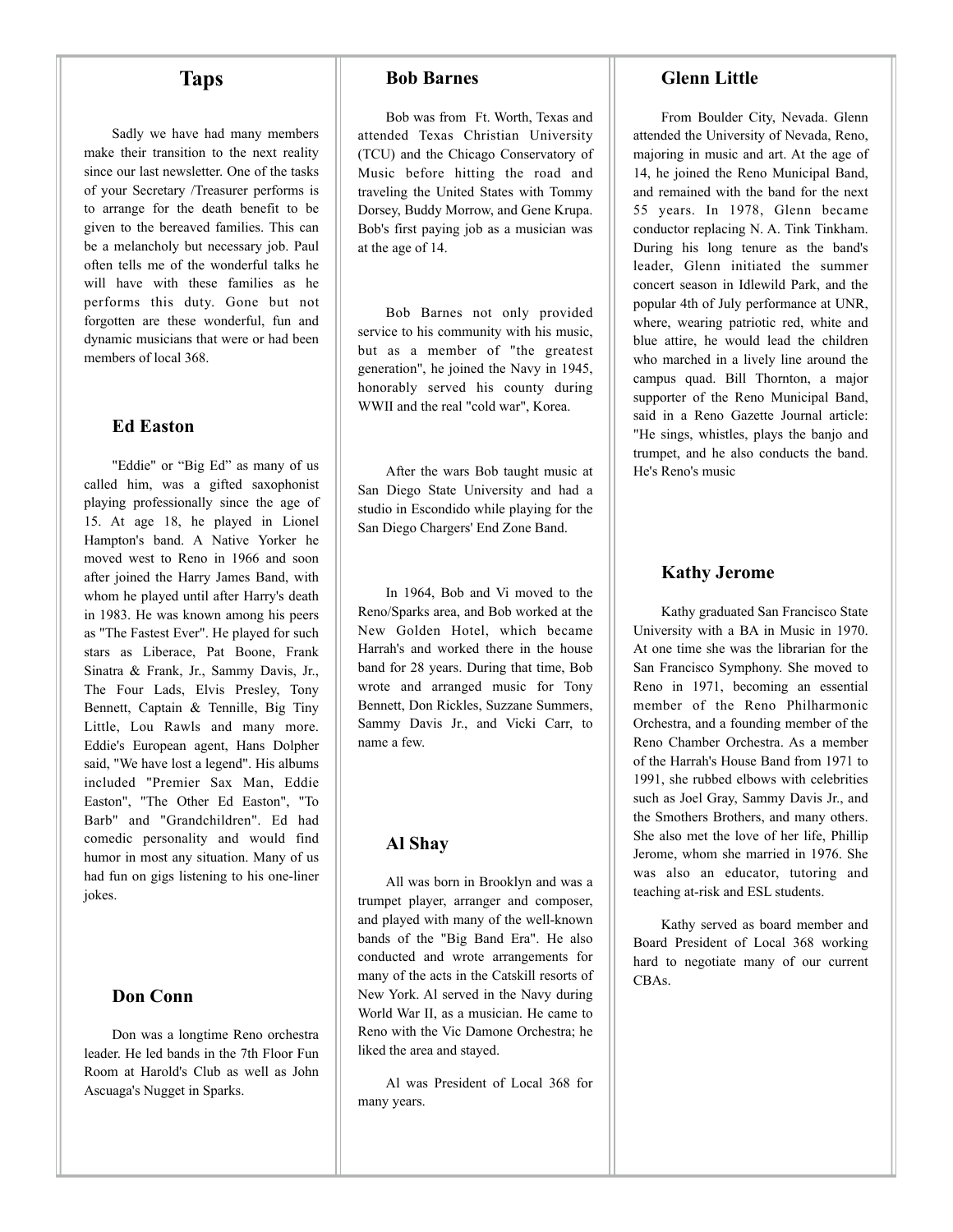#### **Rich Havens**

Rich was given a tin drum for Christmas at the age of 3. He took that tin drum and became the epitome of the professional percussionist. He entered his career at the age of 13, playing percussion for Rosemary Clooney at Harrah's Lake Tahoe. From that day forward, he was successfully engaged as a professional musician for the next 50 years. Rich performed in the Reno/Lake Tahoe area house and relief bands supporting such entertainers as Frank Sinatra, Jack Benny, Dean Martin, Don Rickles, Sammy Davis Jr., Liberace, Elvis Presley, The Righteous Brothers, and Liza Minnelli. He also spent several years in Branson Missouri performing with the Lawrence Welk Orchestra. At separate times, Rich performed throughout the United States and Canada touring with both Mitzi Gaynor and Diana Ross. In addition, he was a member of the Reno Philharmonic Orchestra, the UNR bands, and the Reno City Band.

Rich was a life member of local 368 joining when he was 13. He was a board member and big supporter of the AFM.

## **Gerry Genuario**

As this goes to press one of Reno's most beloved musician has left us. He was mentor to many of us and because of him many young musicians got their start in this business of music. Gerry got me my first job playing with the house band at Harrahs when I was 18. Gerry was a long time member of the Harrahs Reno house band and his last job was being drummer and conductor for Debbie Reynolds.

For the last several years you could hear him playing at the Third Street Bar on Tuesday nights with the Reno Big band and them the Dave Gupton Big Band. Gerry was a consummate musician and his drumming "always felt right." We will miss you Gerry, you were everyone's friend and "man was your time good!"

Gerry was a life member of local 368 and a big reason why many joined the AFM.

Too many of our friends are gone this past year and Reno will not be the same without them, goodbye friends.





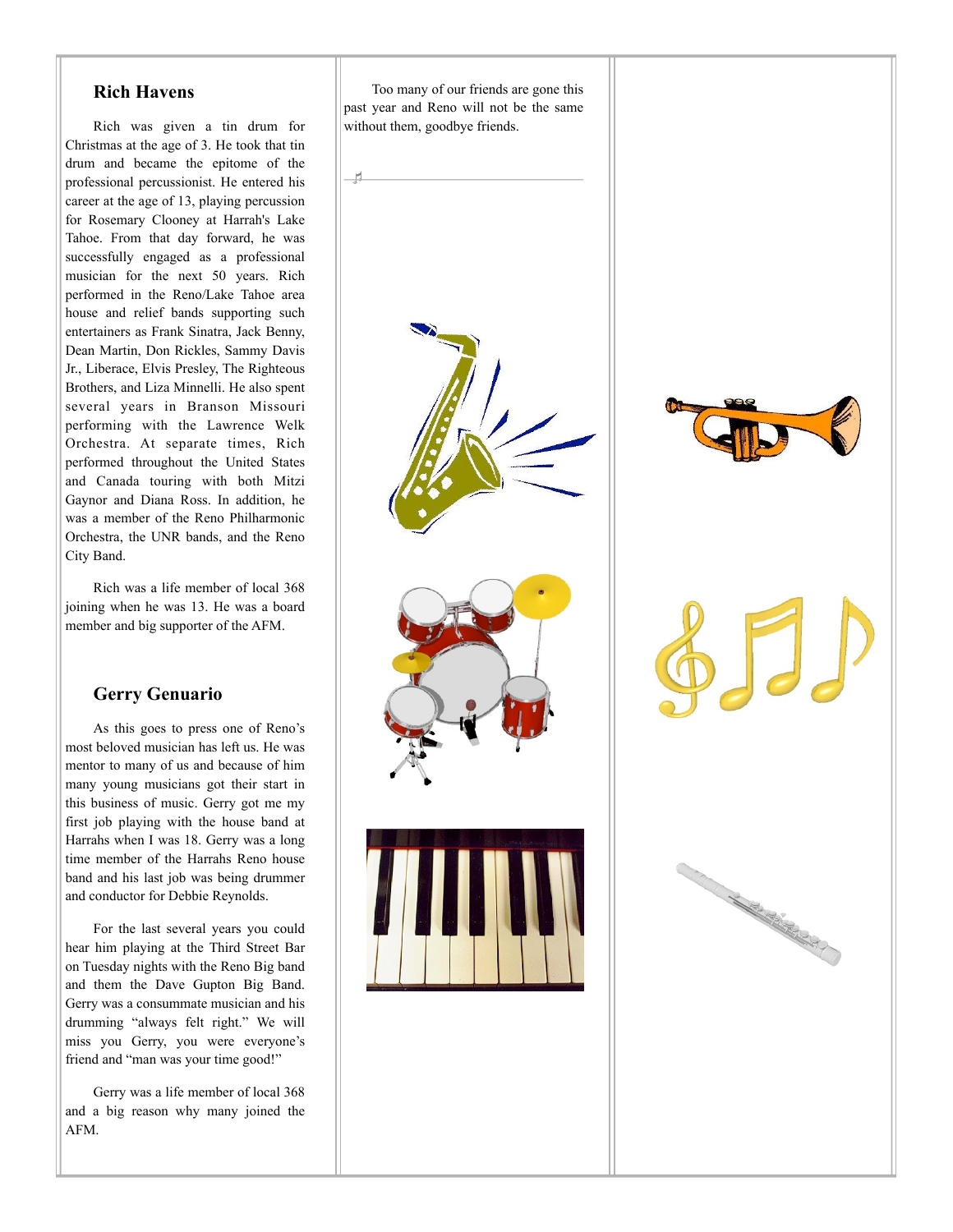# **News From Your Board President**

In February I went to the AFM Western Conference in Portland and one of the subjects discussed was the "Sound Excahange" program. SoundExchange is a [non-profit](http://en.wikipedia.org/wiki/Non-profit) [performance rights](http://en.wikipedia.org/wiki/Performance_rights_organization)  [organization](http://en.wikipedia.org/wiki/Performance_rights_organization) that collects [royalties](http://en.wikipedia.org/wiki/Royalties) on the behalf of sound recording copyright owners (SRCOs — [record labels,](http://en.wikipedia.org/wiki/Record_label) generally) and featured [artists](http://en.wikipedia.org/wiki/Artist) for noninteractive digital transmissions, including [satellite](http://en.wikipedia.org/wiki/Satellite_radio) and [Internet radio.](http://en.wikipedia.org/wiki/Internet_radio) Before 1995 there were no Performance rights for recording musicians. Sound Exchange was set up to collect performance Royalties and distribute them to artisits, musicians and composers.

You might have royalty money waiting for you. All you have to do is login at [www.soundexchange.com](http://www.soundexchange.com) and list the recordings that you have performed on. Its that simple.

 $-1$ 

**The American Federation of Musicians and Employers' Pension Fund** is designed to provide you with a pension benefit for your retirement years. This pension benefit is in addition to Social Security or any other sources of income you may have during those years. For some of us retirement is nearing or has already started but I would like you to know how I have been saving for my retirement using the AFM Pension Fund.

When I was starting out in the music business in the 70's I joined the AFM and started contributing into the pension from the jobs I was working, but I was never told that I would have to put in money every year for 7 years without a break or I would lose that retirement money. In others words I never got vested in the Pension Fund. Like a lot of young musicians I just went along with my life thinking that I had money in this fund that no one at the AFM explained to me very well. Well needless to say I was very upset when I discovered that the thousands of dollars that I had put into

the fund was gone because I had what they called a "permanent break in service", meaning I stopped paying into the fund before I was vested. At this point, when I found out I had lost a lot of money, I used quite a few choice words towards my AFM Local 368 and 369 officers for not telling how to be vested in the Pension Plan. But after I calmed down I went about figuring out how to add to my retirement portfolio by contributing to the plan using my own LLC (Limited Liability Company).

As I was learning about the AFM Pension Fund I was told the story about how Jazz Trumpeter Dizzy Gillespie had had the same experience I had had with the fund and was shown how to pay into the Pension Fund on his own. When he started he had about \$3000 with the fund and within a few years he had become vested and had several hundred thousand dollars in his pension plan with the AFM. This story may be a little anecdotal but I've heard from several sources that it is very close to the truth. If you want to do as I have been doing, and pay into the fund yourself call me and I will help decide what you need to do to get started with your retirement fund with the AFM.

– John Shipley



## **History of AFM Local 368**

A musicians union has existed in Reno since 1909. The American Federation of Musicians (AFM), Reno Local No. 368, was chartered January 1, 1917 as the Reno Musicians' Protective Union Local No. 368. The Union formally incorporated in Nevada on June 30, 1950 as the Reno Musicians' Union. The Union has also been known as the Reno Musicians' Protective Union Local No. 368 and the Reno Musicians Association; all of these names were used throughout the records. Local 368's jurisdiction includes Reno, Sparks, Carson City, and Lake Tahoe.

A major role of the Reno Musicians' Union was to negotiate and establish basic wages of professional musicians in the Reno area, establish working conditions such as length of working day and week, procedures for filing grievances, and conditions for recording performances; and designate who was considered employer and employee for casino showroom purposes. To that end, the Union classified all Reno area venues according to certain physical characteristics such as size and facilities available; minimum wages reflected those classifications. The Union also established conditions and wage scales for events such as weddings, benefits, jam sessions, and church services.

The purpose of forming a union was to unite musicians of Reno and the vicinity for better protection of their interests, to regulate wages and all business connected with the musical profession, and to enforce good faith and fair dealing between its members.